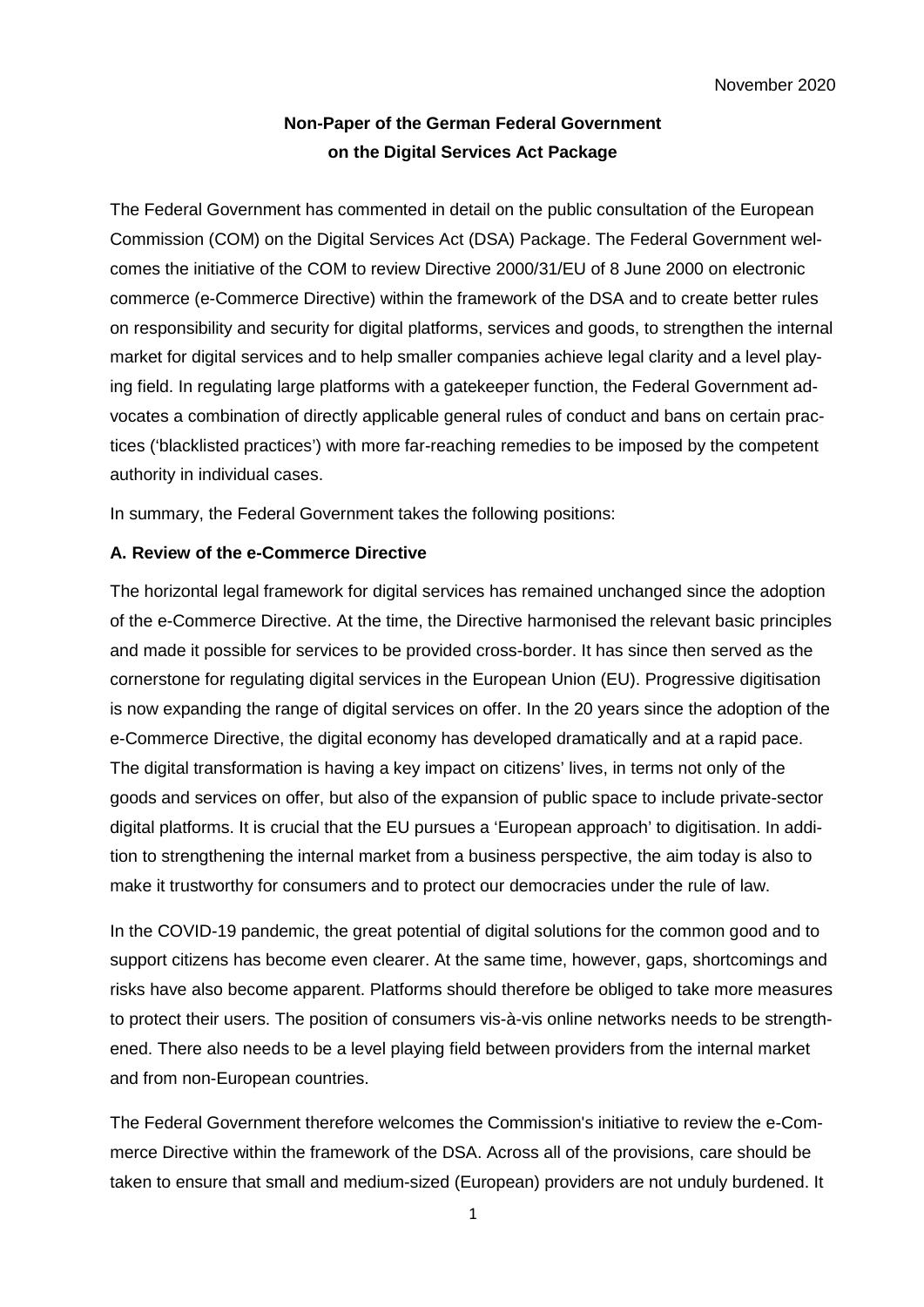needs to be possible for more stringent obligations to be imposed on large platforms. An important issue is how to ensure a high level of consumer protection for all digital content and services. At the same time, new rules need to take greater account of environmental protection issues.

Within the context of the DSA, it is necessary to review the current regulatory regime to ensure that it takes sufficient account of the threats to fundamental rights associated with digital services, in particular freedom of expression, the autonomy and decision-making sovereignty of the individual, as well as the protection of privacy, the right to non-discrimination and entrepreneurial freedom. This also brings into focus a number of new areas which are not or are only rudimentarily regulated in the e-Commerce Directive. This applies in particular to the platform economy in its various manifestations, which also includes the combating of criminal offences, punishable hate speech and disinformation in social media.

For these reasons, the country-of-origin principle and the cooperation mechanism of the e-Commerce Directive in its current form need to be re-examined, at least with regard to the regulatory regime on illegal content and criminal hate speech. It should also be ensured that the existing system of the CPC Regulation is not undermined.

#### 1. Illegal goods and services

Platform operators should take stronger protective measures against the distribution of illegal goods and products not intended for trade, including live animals and plants, and illegal services.

## 2. Illegal content

The voluntary efforts of platforms are no longer sufficient to effectively prevent the distribution of illegal content. There is a need for binding rules, whereby non-compliance is subject to sanctions. It is also important for the platforms to have a reporting and redress system that is directly accessible and permanently available. Platforms should have to report on all measures.

## 3. Activities which may cause damage ("harmful") but are not illegal in themselves

New rules for the digital economy need to go beyond just regulating illegal goods and content. The dissemination of information and content that is not (yet) illegal can also be harmful in many ways, particularly disinformation and activities relevant to the protection of minors.

In order to combat disinformation, the Federal Government advocates that social networks should be encouraged to prioritise relevant, authentic and reliable information according to  $-$  if necessary – legally defined and officially/judicially verifiable standards, which take adequate account of freedom of opinion, and to do so using transparent processes. Demonstrably false information which could lead to serious risks for the individual or society should be subject to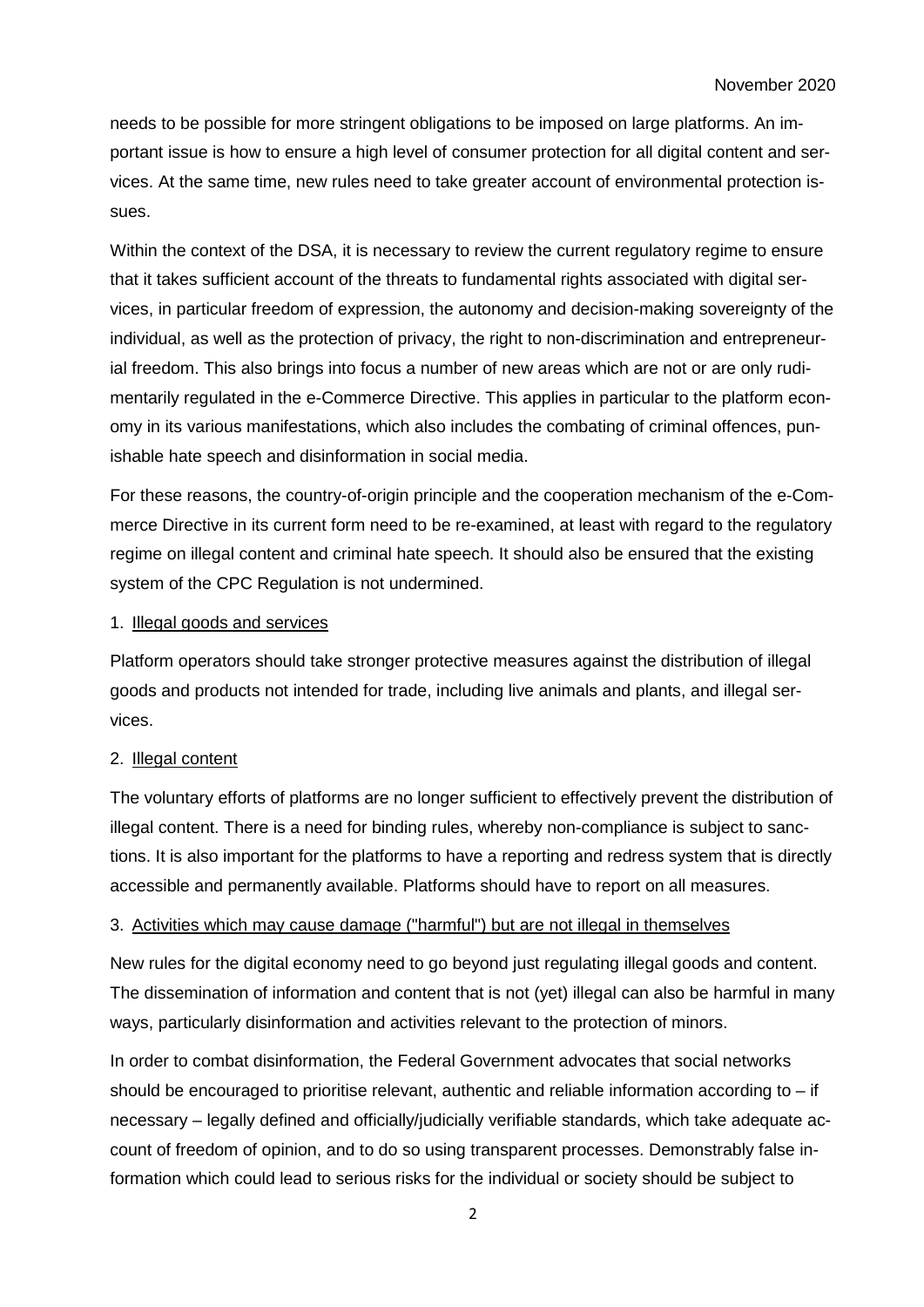lower priority, warnings or deletion. Users should be helped to find different points of view on an issue. A transparent complaints mechanism in both directions should be ensured, for which a common understanding of disinformation is necessary.

The Federal Government considers the voluntary commitments entered into under the Code of Practice on Disinformation (October 2018) to be an important but not sufficient step towards protecting users and societies from disinformation. It needs to be examined whether voluntary commitments need to be supplemented by a regulatory framework. The starting point should not be the content of the disinformation; instead, a framework should be established for the (technical) dissemination or selection of information and for checking the authenticity of user accounts, which should be monitored by means of far-reaching transparency obligations towards the public and professional circles and by introducing a supervisory mechanism.

The responsibility for complying with these obligations should lie with the operators of online platforms, regardless of where they are based (inside or outside the EU). The obligations could be staggered according to the size of the online platforms. Platforms should be required to ensure compliance with these obligations by setting up appropriate internal processes. In all measures, the protection of the fundamental right to freedom of expression and protection against harmful content need to be balanced in accordance with the relevant legislation and in a proportionate manner. These decisions must be taken by trained staff.

The supervisory structures in this specific area should in principle be independent and detached from the state and staffed with a diverse mixture of all relevant stakeholders; when it comes to compliance with general laws, a different regime can apply. It should be noted that the same regulations and supervisory structures applicable to content providers cannot simply be re-applied to the platforms. It should also be noted that content provided by broadcasters, for example, is already subject to extensive Europe-wide minimum standards for content under the AVMS Directive, compliance with which is ensured by the supervisory authorities of the broadcaster's country of origin. Press offerings are subject to the sole self-regulatory control of the Press Council. Monitoring procedures need to be established, as do possibilities for users to complain or take legal action.

Specific obligations should apply to the dissemination of political advertising or party-political content, and should also take account of new technological developments.

#### 4. Clarification of obligations for online platforms and other digital services

The Federal Government welcomes the fact that the COM discusses a number of ambitious policy options in its combined roadmap / initial impact assessment (hereinafter: initial impact as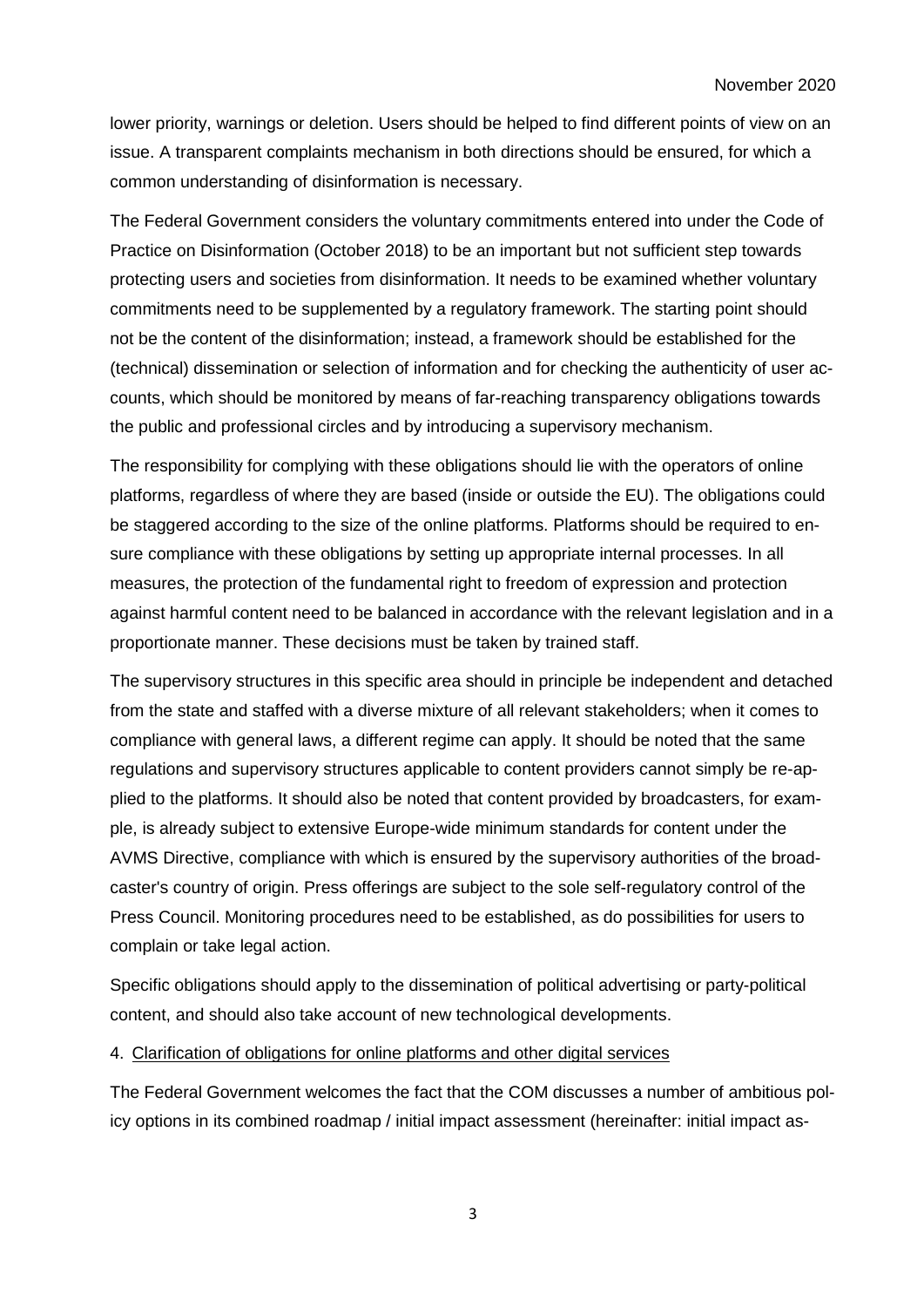sessment). In particular, the Federal Government advocates that the obligations of platform operators be clarified, harmonised and deepened and hence that regulations on responsibility, obligations and transparency for digital services (policy option 2) be introduced.

Such approaches should not be limited to specific sectors or business models, but should cover all those online services (i.e. social networks, messenger services, platforms, etc.) which are used by citizens very broadly and where they therefore depend on a higher level of protection through efforts or obligations entered into on the part of providers.

In the view of the Federal Government, online platforms should be obligated to provide procedures that enable users to report illegal activities in an easy manner, including via anonymous reporting channels, without any obligation to disclose personal data. As a minimum, complaint management should also include the review of such reporting within certain response times and the subsequent deletion/blocking of access to any illegal content and goods. In addition, the notification and decision should be communicated to the users involved, and the decision be reviewed upon request.

Consideration should be given to the use of varying degrees of stringency depending on the size of the service provider – although this is irrelevant for certain niche areas – and depending on the reach of the platform and the risk of illegal content being distributed (risk-based approach). The more distant the activity of the intermediary is from the content transmitted, the fewer requirements should be imposed on content-checking.

An EU legislative act could be adopted to establish a basic catalogue of content that is illegal across Europe and should be deleted or to which access should be blocked across Europe. At the same time, however, all Member States should have the possibility to define further content which is considered illegal in the respective Member State and is to be deleted or blocked in that Member State. While there is considerable agreement between the Member States on which statements are tolerable and which are punishable, there are also substantial differences. The criminal law assessments of the Member State in which the effects of a statement occur cannot be ignored, especially since the effects of any unhindered dissemination of unlawful content can have a direct impact on national democratic systems. When it comes to the deletion of illegal content, it will therefore be crucial to ensure that Member States have sufficient room for manoeuvre. The regulation of illegal content involves the balancing of the legal interests and fundamental rights of those affected by illegal content with the freedom of expression of the authors. It needs to be ensured that legal content is prevented from being deleted (over-blocking) and the diversity of opinion that is protected by fundamental rights must be preserved.

Platform operators' decisions to remove content that violates self-imposed community standards should not be arbitrary, but should be based on pre-established, transparent criteria which at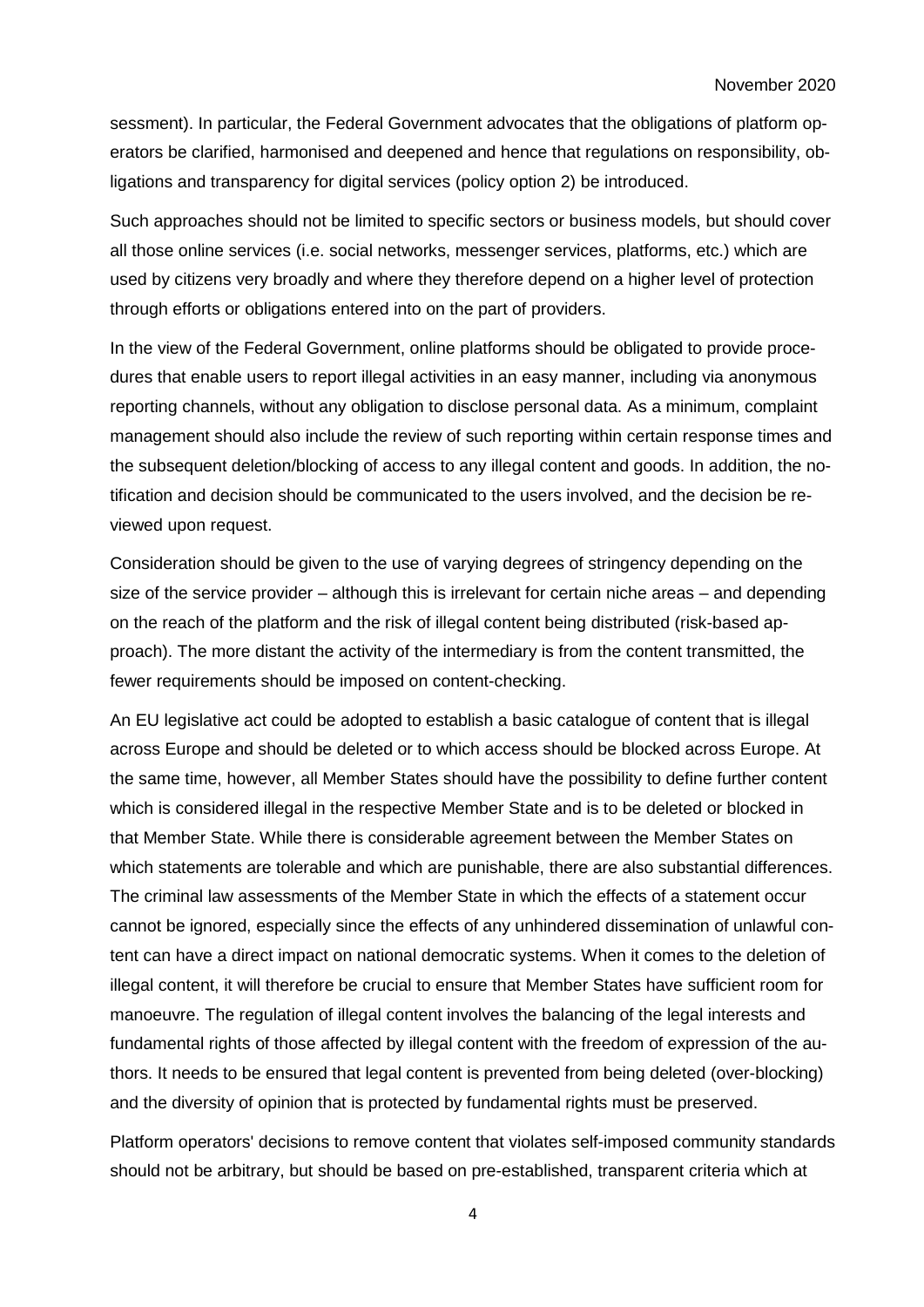the same time do not provide for any control of journalistic and editorial content. The aim in setting up a new regulatory system is to find a balanced solution between the risk of arbitrary/uncontrolled influence by the platforms and that of unjustified influence by the state in what is a highly sensitive area in terms of freedom of expression. To this end, platform operators must also be required to ensure transparency on how their standards are applied when it comes to deleting/blocking users' content.

In addition, decisions of the providers on how content should be published (e.g. content ranking, timing, access restrictions for certain groups, as well as fact-checking notices) have a significant influence on the respective expression of opinion and democratic discourse. In order to preserve all of the fundamental rights positions affected, it is crucial that the powerful decisions of the platform operators are taken solely on the basis of narrowly defined and transparent criteria that respect the pluralism of opinion and after careful and targeted examination, and that there is scope for effective review, i.e. appeal procedures and judicial redress.

In order to assist with these checks, domestic contact persons can be appointed, e.g. authorised agents for legal proceedings. This will make it easier for citizens to bring disputes with "their" providers before independent courts. To protect the fundamental rights involved, various other safeguards can also be provided for within the respective regulatory framework. The personnel at a particular service provider who decide on the way in which content should be treated should be sufficiently qualified and receive regular training and support. The provider's management staff should carry out regular checks on how complaints are handled and remedy organisational deficiencies straight away.

In addition, a procedure should be made available by which both the complainant and the author of the content can request a review of a decision taken. This can also include a facility whereby the provider is able to delegate its decision on how certain content should be treated to a 'regulated self-regulatory body' which ensures that reviewers have the necessary expertise and are independent.

With respect to the European legislative act, consideration should also be given to including provisions to facilitate criminal prosecution and civil enforcement against the author of the illegal content. This may include information rights of law enforcement authorities and persons concerned, reporting obligations to law enforcement and/or security authorities or, where appropriate in individual cases, obligations for providers to supply identification information.

In order to reach digital services and particularly sellers based outside the EU, it may also be necessary to introduce at European level special rules on the protection of intellectual property rights on product piracy.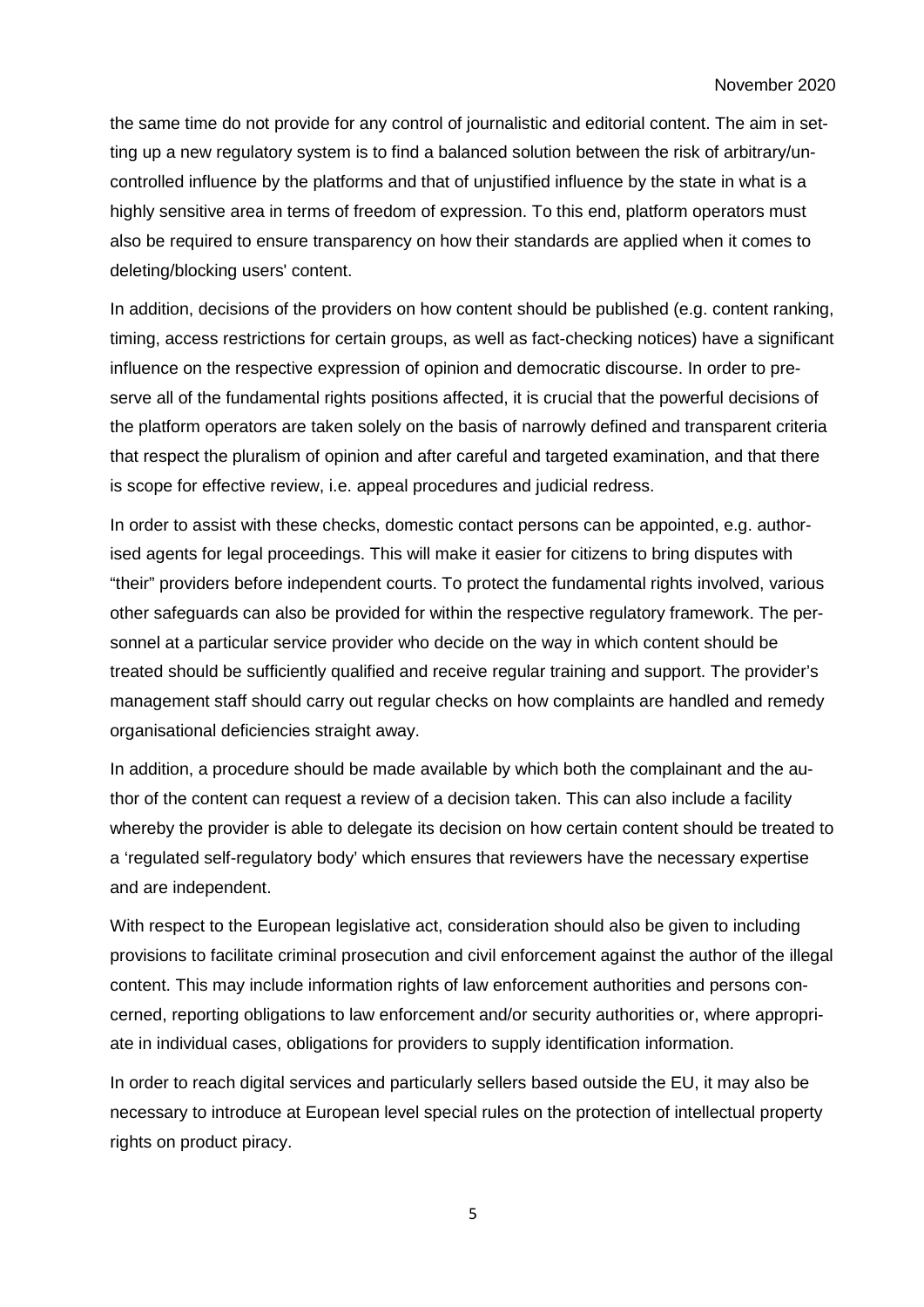The Federal Government welcomes the transparency and reporting mechanisms envisaged by the Commission for certain artificial intelligence (AI) systems used on platforms. In particular, small and medium-sized enterprises (SMEs) and start-ups must not be disproportionately burdened so as not to hamper innovation. While the ever-growing range of applications for AI systems can generate major economic, social and individual benefits, it can also entail risks, such as a lack of transparency in AI systems, the perpetuation of discriminatory structures or, in special cases, the opacity of neural networks ('black box effect').

Digital goods and services for consumers should be designed in a user-friendly way from the outset ('by design' and 'by default'). In this context, it should be legally binding for websites and digital services to be designed in a fair, appropriate and user-friendly way. This also includes stronger measures against misleading 'design tricks' and 'psychological tricks'.

There may be a public interest in the use of legislation to create or facilitate access to non-personal data and information, in particular where public interests are directly affected and there are insufficient market-based incentives to grant access to data. Legal measures can create incentives for online platforms to provide voluntary access to the data and information they hold. However, in certain circumstances, it may also be necessary to make access rights or obligations to provide access legally binding.

When examining potential legal measures, consideration will have to be given to what specific data sets ought to be covered by any legal right of access, and what the nature and scope of a legal right of access could look like in practice. Access to data and information on platforms for courts should be governed exclusively by the relevant national law on judicial procedure. The removal of content is a particularly sensitive area which not only affects individual rights, but also concerns the forming of public opinion, which is crucial to ensuring that democratic systems are able to function as a whole. The aim is also to counter the inherent dangers of over- or under-regulation. For this purpose, it seems useful for the scope of the reporting obligations to be oriented towards those under the German *Netzwerkdurchsetzungsgesetz* (Network Enforcement Act – NetzDG), which could be proportionately graduated for the identification and removal of illegal content. For example, the transparency reports should first contain general statements on the efforts made by service providers with respect to content removal. The reports should also contain at the very least the number of instances in which content has been removed, broken down by complainant (complaints body or user) and reason for complaint, as well as significant changes compared to previous reporting periods. The transparency reports should be sufficiently standardised in order to ensure that they are able to be compared.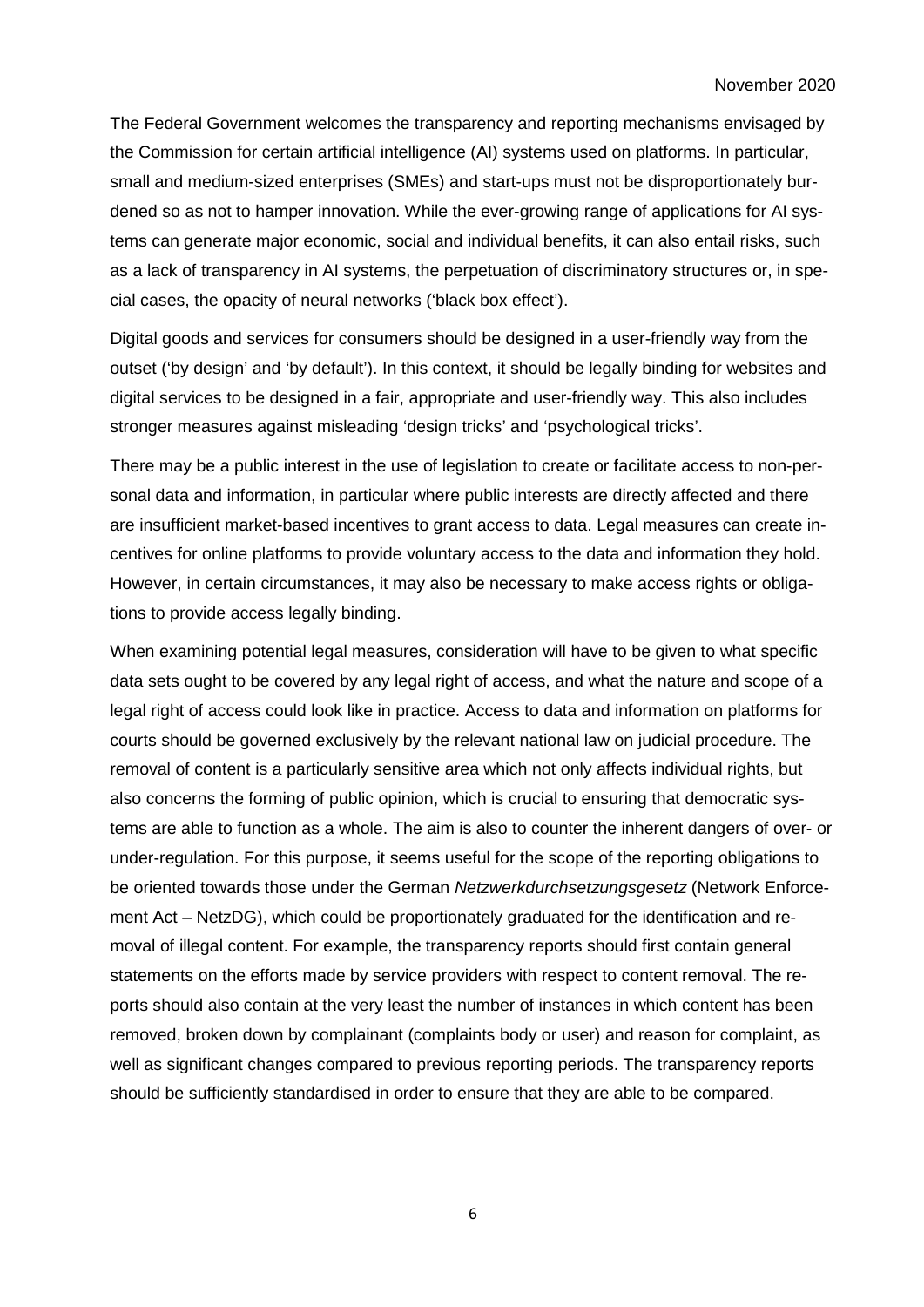In addition, particular attention should be paid to any automated preparation of decisions/decision-making as this carries a high potential risk. It is true that automated systems offer advantages in terms of providing increased work capacity and higher speed. Provided that they are sufficiently technically advanced and are programmed in accordance with democratic principles and the rule of law, they can enable accurate and fair decisions to be taken. However, the risks of automated systems lie in their lack of transparency for the general public and the impenetrability of the principles underlying their decisions. It should be made mandatory for information on data sets used for programming/training AI systems to be made available. Appropriate safeguards should be provided when it comes to the use of systems that are likely to undermine the protection of individual rights or the interests of civil society.

The reporting obligation should also include information on the nature, scope, and main principles underlying the functioning of any voluntary automated procedures used for the detection of content or goods to be removed. It should also include information on the training data used and on the mechanisms employed by service providers to verify said procedures. In order to make the decisions taken by the service provider easier to understand, the obligation to report also needs to include a description of the criteria for deciding whether certain content should be removed and of the verification process. Finally, the transparency report needs to be comprehensible and easy to find in order to enable the intended public control to be effective.

As is currently provided for under Article 17 of the e-Commerce Directive, consumers should be able to assert their rights under a contract with a business in an out-of-court procedure which is easily accessible and thus saves the costs and risks of going to court. It may also be necessary for there to be collective redress mechanisms in order to ensure a high level of consumer protection.

The Federal Government is also committed to ensuring that consumers can rely on strong and independent consumer organisations to provide advice and information and to support them in exercising their rights. This also includes existing European structures, such as the European Consumer Centres Network (ECC Net).

In the case that illegal content that has already been published, those responsible for platforms should react promptly and, if and when necessary, should communicate and cooperate with law enforcement authorities on the basis of applicable legislation.

A trained team should be available to cooperate with and respond to requests from law enforcement authorities in order to ensure that requests are dealt with and that content is deleted without delay. In the case of serious criminal offences, the identification of specific criminal content should be subject to a legal obligation for online platforms to notify law enforcement authorities.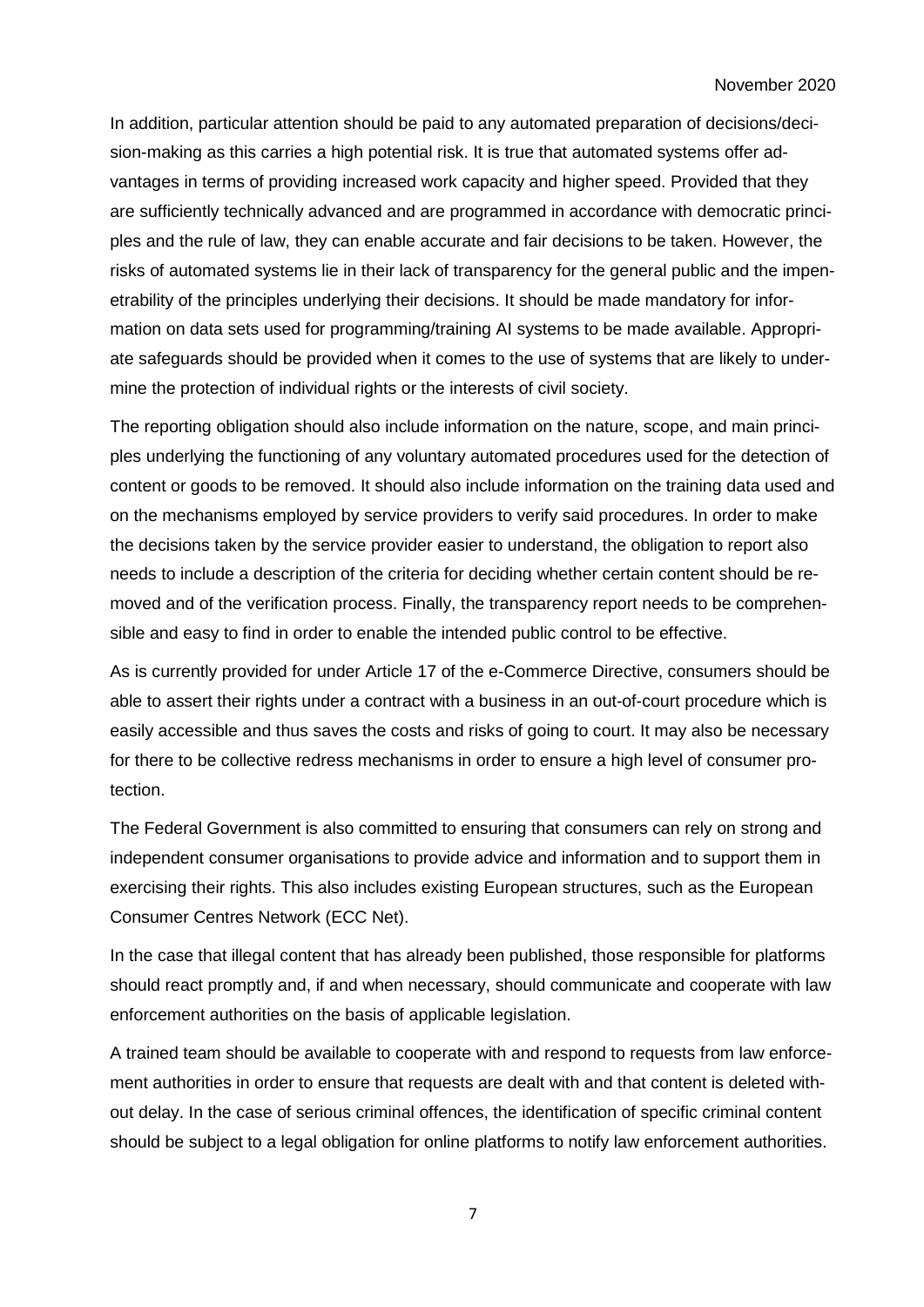## 5. Review of the liability regime for digital services

The Federal Government welcomes the fact that the Commission is now putting forward for discussion a review of the system of accountability for digital services and online platforms. This is because the 'notice and take down' principle, which currently exists as a result of the provisions of Articles 14 and 15 of the e-Commerce Directive, does not offer platforms any incentive to take measures against illegal activities in their own interest. Since the platforms set the framework and usually have a dominant influence on the platform activities of third parties, the Federal Government believes that the existing provisions should be changed into a duty of care or obligations to safeguard against sources of danger on the part of the platforms. However, a distinction must be made between the regular contractual liability of a platform on which goods are offered and the non-contractual liability of a platform on which illegal content is disseminated by users.

As is also envisaged in option 2 of the initial impact assessment, e-commerce platforms and online marketplaces should be legally obliged to take possible, reasonable and, where appropriate, automated due diligence measures to protect consumers (no blanket upload filters). To the extent that it is possible for them to do so at economically reasonable expense and effort, platforms should ensure that no prohibited or counterfeit products are advertised and no fake shops or other fraudulent offerings appear on the platform.

When establishing appropriate civil liability, the size of online platforms should be taken into account so that strengthening the liability of online platforms will not go on to constitute a barrier to market entry.

However, it should remain the case that the responsibilities of a seller and a platform should remain clearly delimited: the platform must not be held responsible for the quality of the goods advertised on it; this must remain the responsibility of the seller alone.

A further condition for the non-contractual liability of platforms vis-à-vis right holders is that Union law provides for platforms to bear civil liability for any dissemination of illegal content by their users. Non-contractual liability continues to remain within the competence of the Member States. This means that only the rules on accountability are able to be harmonised under Union law. When revising the Union's accountability rules, attention should therefore be paid to their consistency with national liability law and also with other reforms under consideration at EU level.

The review of the liability regime is also of considerable importance for criminal law. The European liability regime must not preclude the ability of Member States to criminally pursue plat-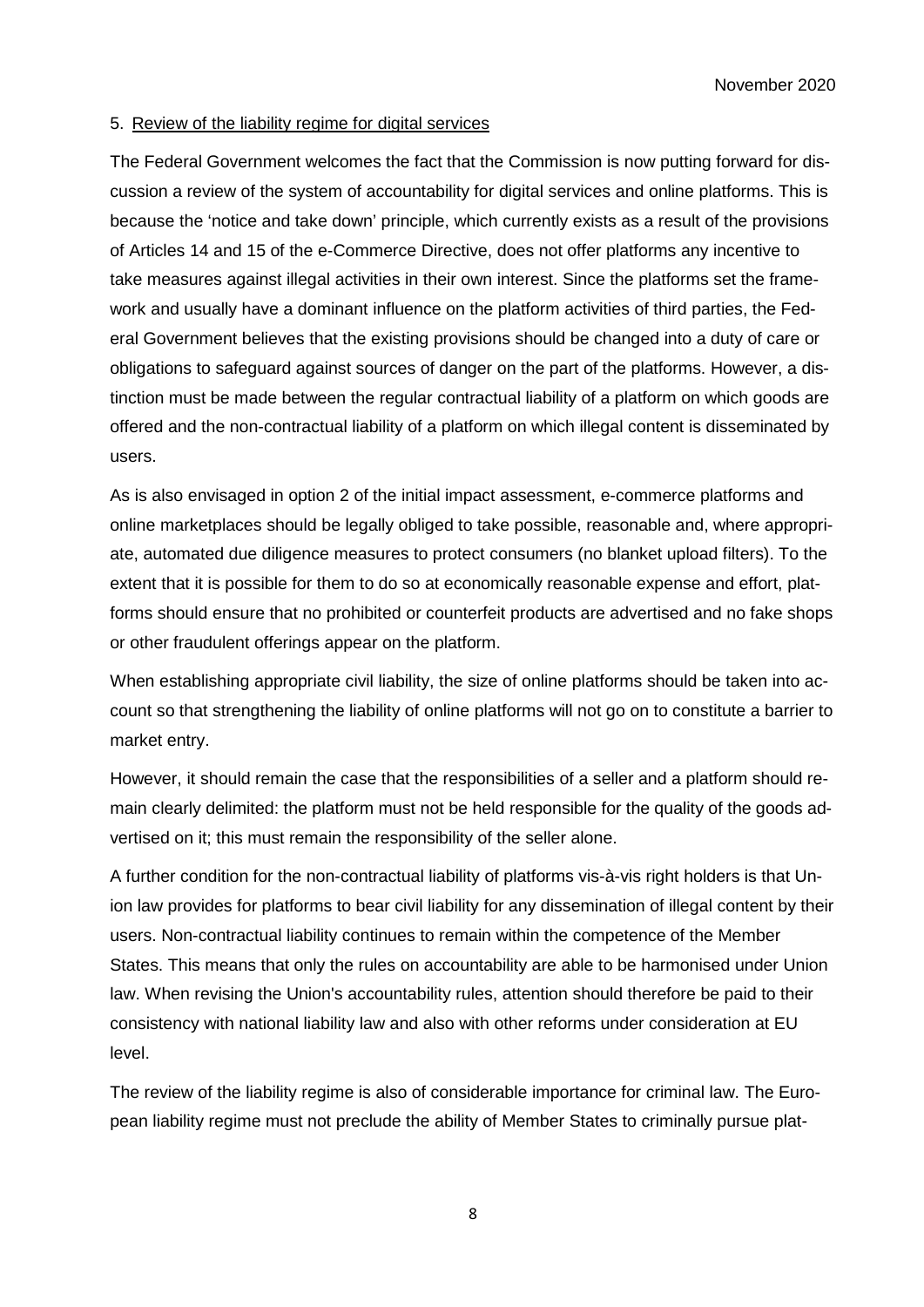forms set up to enable or to encourage the committing of criminal offences by third parties, including in cases where operators are only aware of the criminal intent, but have no positive knowledge of any specific criminal transactions.

In the view of the Federal Government, the concept of the intermediary in the e-Commerce Directive is no longer appropriate. 'Intermediaries' in the form of online platforms have since taken on a central role as they control information flows, making them more than mere intermediaries of only a "mere technical, automatic and passive nature". In addition to the category of the passive host, there is an increasing number of providers who do not remain completely passive but who do not meet the definition of content provider. These platforms which, in addition to hosting, also influence the presentation of content or deliberately commercialise the content of their users without posting it themselves, should be distinguished from passive hosts and the liability privileges linked to this definition. Thus, separate rules for those services could be considered.

In view of the diversity of functions assumed by large platforms, subsuming the various types under the categories of services should not be undertaken across the board for the entire platform, but rather for the individual parts of a service. Whether and which obligations apply to or are appropriate for the various parts of a service must be assessed in particular in relation to the importance of the part of the service concerned for the overall service. Article 28b(3) of the amended AVMSD could serve as a blueprint for this. Sector-specific EU legislation (AVMSD, DSM Directive) should be maintained in the new legislative package, but it should be made clear how the directives relate to each other. Synergies with sector-specific legislation should be used. The definitions contained therein can be built upon to avoid further fragmentation of the law. The same applies to well established supervisory and control structures. In particular, the definition of video sharing platforms set out in Article 1(1)(aa) of the amended AVMSD must be taken into account. If partial regulation of content is also sought, the aim must always be to achieve only the minimum level of harmonisation necessary, as high national standards should not be undermined. In addition, the protection of freedom of the press and freedom of opinion in particular must be ensured. Furthermore, provisions determining the terms of independent supervision set out in sector-specific legislation (such as Article 30 of the amended AVMSD) must not be undermined by horizontal rules.

The information obligations of platforms and the sanctions available for breach of Article 5 of the e-Commerce Directive should be examined or clarified, as many illegally operating online platforms, in particular websites that structurally infringe copyright, deliberately accept that they breach this article by concealing their identity or that of their business customers. The identity of commercial users of platforms, including advertisers, should be established by the platforms by means of reliable proof of identity ("know your business customer") prior to inclusion on the platform. It should also be possible to establish the identity of the platform operator beyond doubt.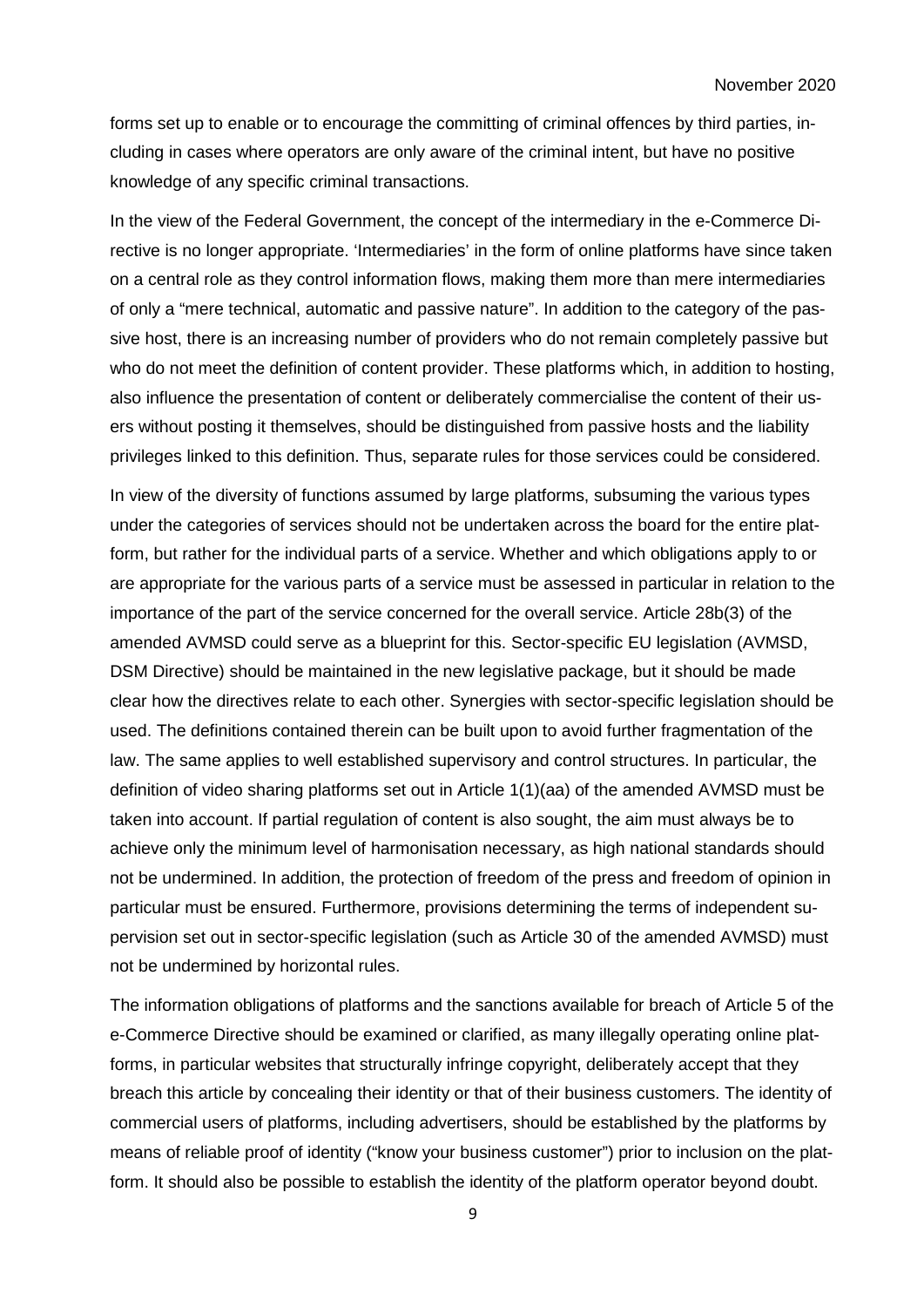## 6. Country-of-origin principle

#### a. Principle under the e-Commerce Directive

The country-of-origin principle was introduced by the e-Commerce Directive in order to make it easier for the then young and mostly small companies to provide cross-border services and to facilitate rapid growth. This European approach of using the country-of-origin principle particularly reflects the freedom to provide services. It is also the core of European media regulation under the AVMSD and an important component of how European media are regulated.

#### b. Current situation in the field of criminal hate speech

However, this approach can only produce balanced results if there are sufficiently harmonised rules across Europe and if the authorities of the respective home country have sufficient capacity to act in order to be able to monitor "their" providers throughout the whole of the internal market. This is increasingly difficult to ensure in cases where very large and powerful companies have since established themselves in the market without the relevant general standards of protection having been (able to be) raised and, more importantly, enforced in each Member State.

The area of illegal content, criminal hate speech and disinformation, in particular, which has emerged in recent years, poses very special challenges: the growing volume of reported content related to a wide range of criminal activities may already exceed the capacities of a single national authority to respond. Moreover, it will often be the case that the objectionable content is presented in languages other than the language of the country where the authority is based, and that users who contact the authority speak a different language. Following the approach that all Member States should have the possibility to define, in addition to a European basic catalogue, further content which, in accordance with the freedom of expression guaranteed in the Charter of Fundamental Rights in the EU (CFR), is considered illegal in the respective Member State and must be deleted or blocked in that Member State, the authority in the home country will frequently be faced with the problem that such criminal content can often only be understood and evaluated within the national context. The staff of the authority in the home country will usually not know the conditions under which specific content is considered illegal in other Member States and must therefore be deleted or blocked.

While the current e-Commerce Directive allows exceptions to the country-of-origin principle, these do not meet the current challenges in the area of criminal hate speech. The procedures to be followed under Article 3(4) of the e-Commerce Directive are sometimes cumbersome and lengthy, resulting in a lack of legal certainty.

In the view of the Federal Government, however, it must be ensured that illegal content can also be dealt with promptly and effectively in a cross-border context. Member States should not be put in a position where they have to accept the dissemination of illegal content on their territory.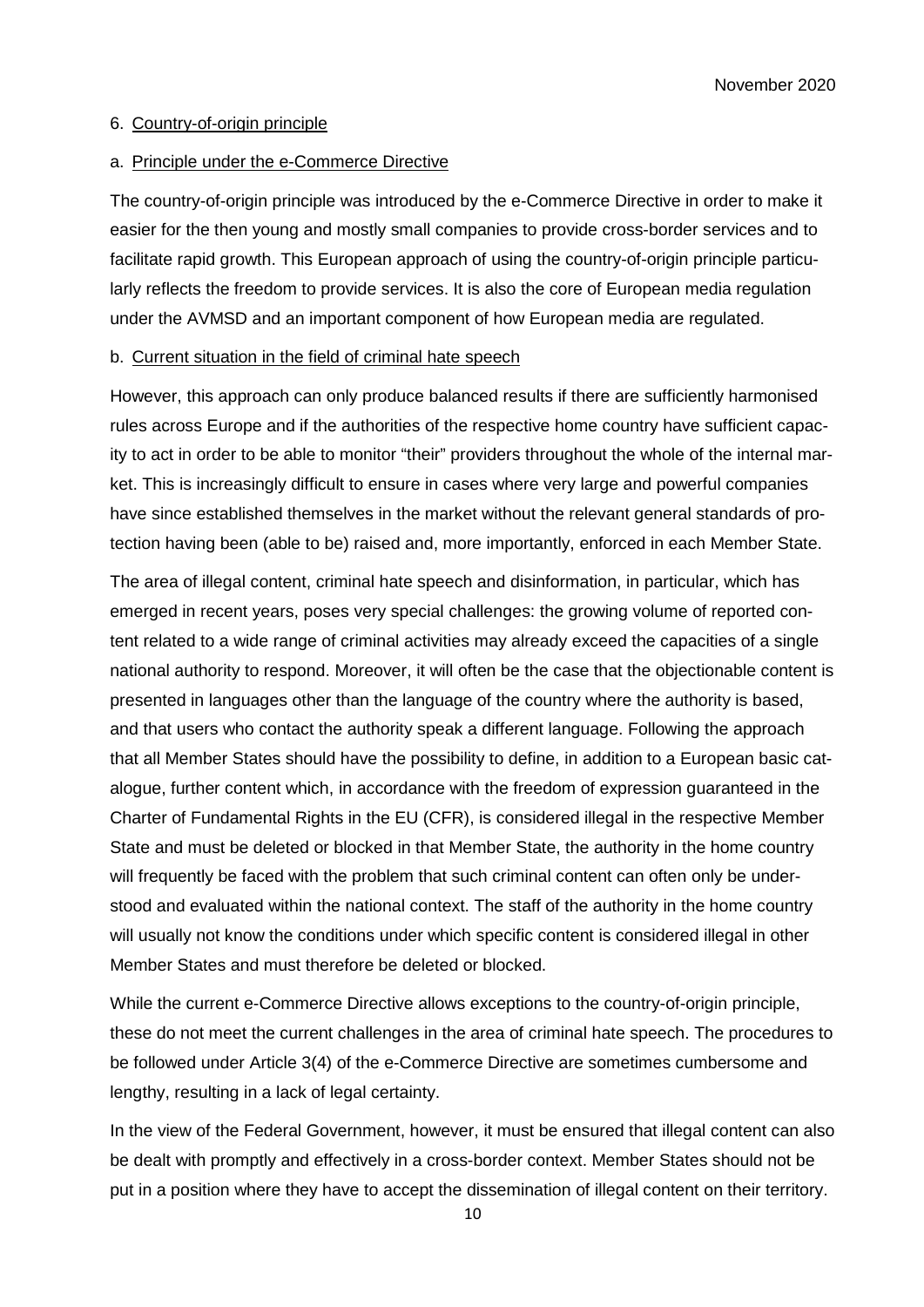In clearly defined exceptional cases, Member States should be able to take action against punishable content on their own territory if the provider is based in another Member State. Consideration should also be given to the possibility of granting specific exceptions to the country-oforigin principle in certain other areas.

#### c. Media

With regard to the regulation of media content (in particular broadcasting and the press), the independence and freedom from state control / state interference of the regulatory authorities and voluntary self-regulatory bodies must be maintained. It is not advisable to have a state and centrally controlled EU regulatory authority in the media sector (in particular broadcasting and the press). The existing regulatory authorities in the audiovisual sector must be adequately equipped for cross-border enforcement. Cross-border cooperation should also be improved and streamlined.

#### 7. Online advertising

As the exchange of information and thus the creation of value is increasingly shifting to the internet, the issues of online advertising and competition in the digital sector are gaining considerable importance.

Advertising revenues are a source of financing for many platforms. Such platforms therefore seek to keep users on their sites as long as possible and entice them to make as many "clicks" and engage in as many interactions as possible. This encourages the display of increasingly dramatic content. As a result, this can lead to fake news, conspiracy theories and incitement to hatred, as such content has a particularly high interaction rate.

It should be examined whether users should be given the freedom of choice to use online intermediary platforms but without personalised advertising and whether, in the case of personalised advertising, the criteria for the basis on which the personalised advertising is displayed should be specified.

Economic, political and ideological advertising measures should be kept in an archive to create transparency. Information regarding the name of the client, target group, number of placements and costs should also be documented. Each person concerned should also be able to understand why a particular advertisement is being displayed to them. Every person concerned should be able to change their advertising profile. It should be examined whether further transparency obligations are necessary or whether existing transparency obligations can be made more tangible.

The all-encompassing data collection and the considerable asymmetry of information increasingly enable companies to personalise prices and products through data analysis according to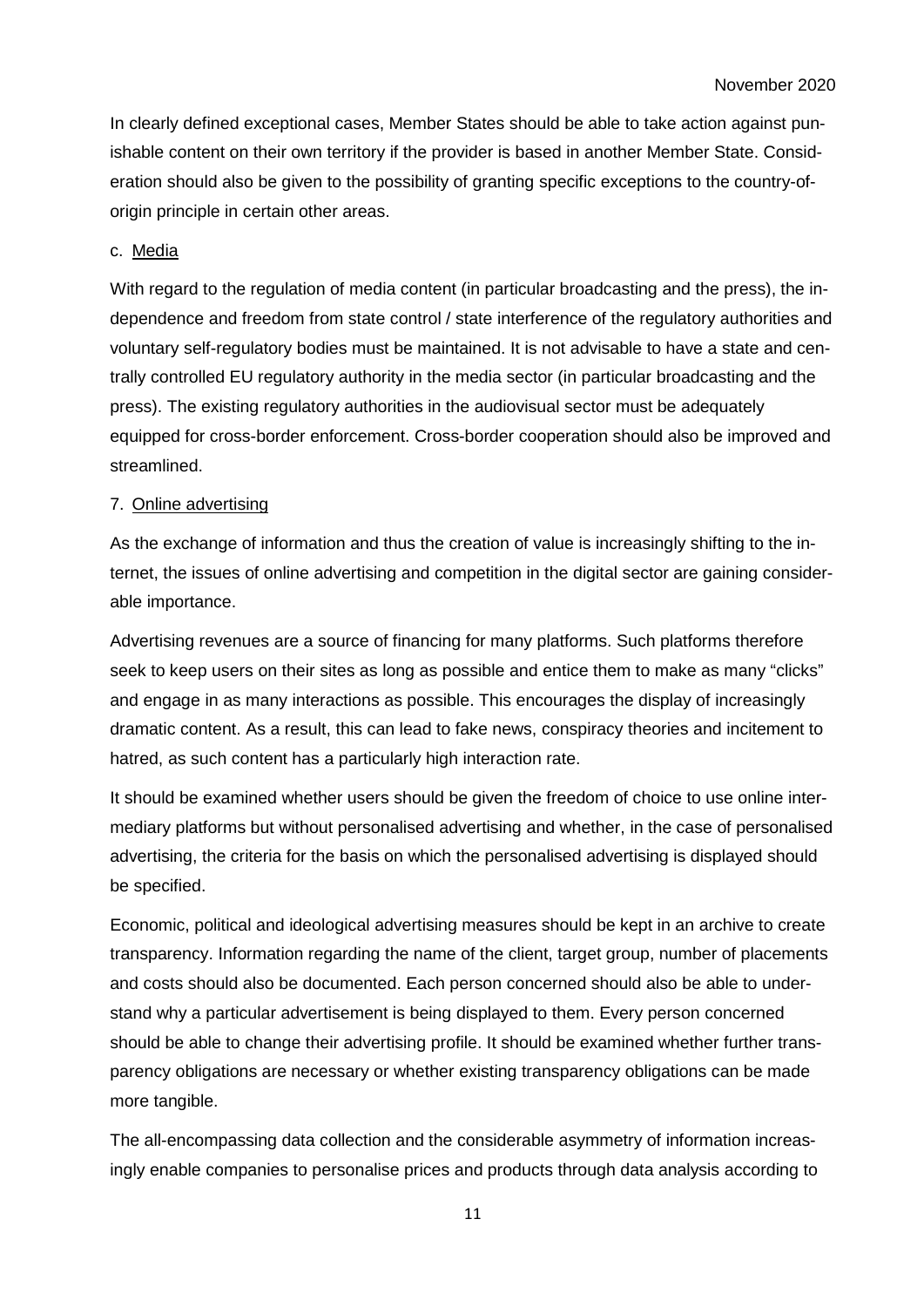the information they hold on customers. For example, it is possible for an algorithm to set different prices depending on the individual customer's willingness to pay. This can be accompanied by distributional effects which both increase welfare and – at least for certain groups – can lead to price increases. In principle, it could be envisaged for certain groups to be excluded from particular services. These developments should be monitored. Regulatory action should be taken if this is necessary to ensure participation or fair distribution.

# **B. Regulation of platforms with a gatekeeper function**

The Federal Government shares the view of the Commission that large platforms are able to control increasingly important platform ecosystems in the digital economy. This creates the danger that fair competitive opportunities, in particular for innovators, creative people and new market entrants, are not sufficiently ensured in markets that are characterised by platforms with significant network effects.

This also raises particular challenges for consumer protection. The reason for this is that gatekeeper platforms have strong market positions as intermediaries, especially between suppliers and consumers, and have a considerable influence on supply, demand, freedom of choice, contractual conditions and prices. The new legal framework for gatekeeper platforms should therefore not only focus on fair competitive conditions, but also on protecting the rights of consumers. When it comes to gatekeeper platforms, it is also an important aspect for consumers that freedom of choice is preserved as a fundamental principle of consumer protection, as this also helps to prevent lock-in effects.

The limitations of existing competition law are, firstly, that it requires lengthy procedures due to the high standard of proof with respect to infringements, secondly, that it sets high standards of proof with respect to the dominance threshold and provides few possibilities for taking action below this threshold, and thirdly that it does not provide sufficient scope for (clear) interpretation of Article 102 of the Treaty on the Functioning of the EU (TFEU), particularly with regard to leveraging market power into other markets.

The Federal Government also shares the Commission's assessment that the current European legal framework (including competition law) does not sufficiently ensure fair competitive opportunities for all market participants in markets that are characterised by large platforms with significant network effects acting as "gatekeepers". These platforms should therefore be subject to 'ex-ante regulation'. It should also be examined whether such ex-ante regulation should also apply to platforms which do not yet perform a gatekeeper function but have significant intermediary power.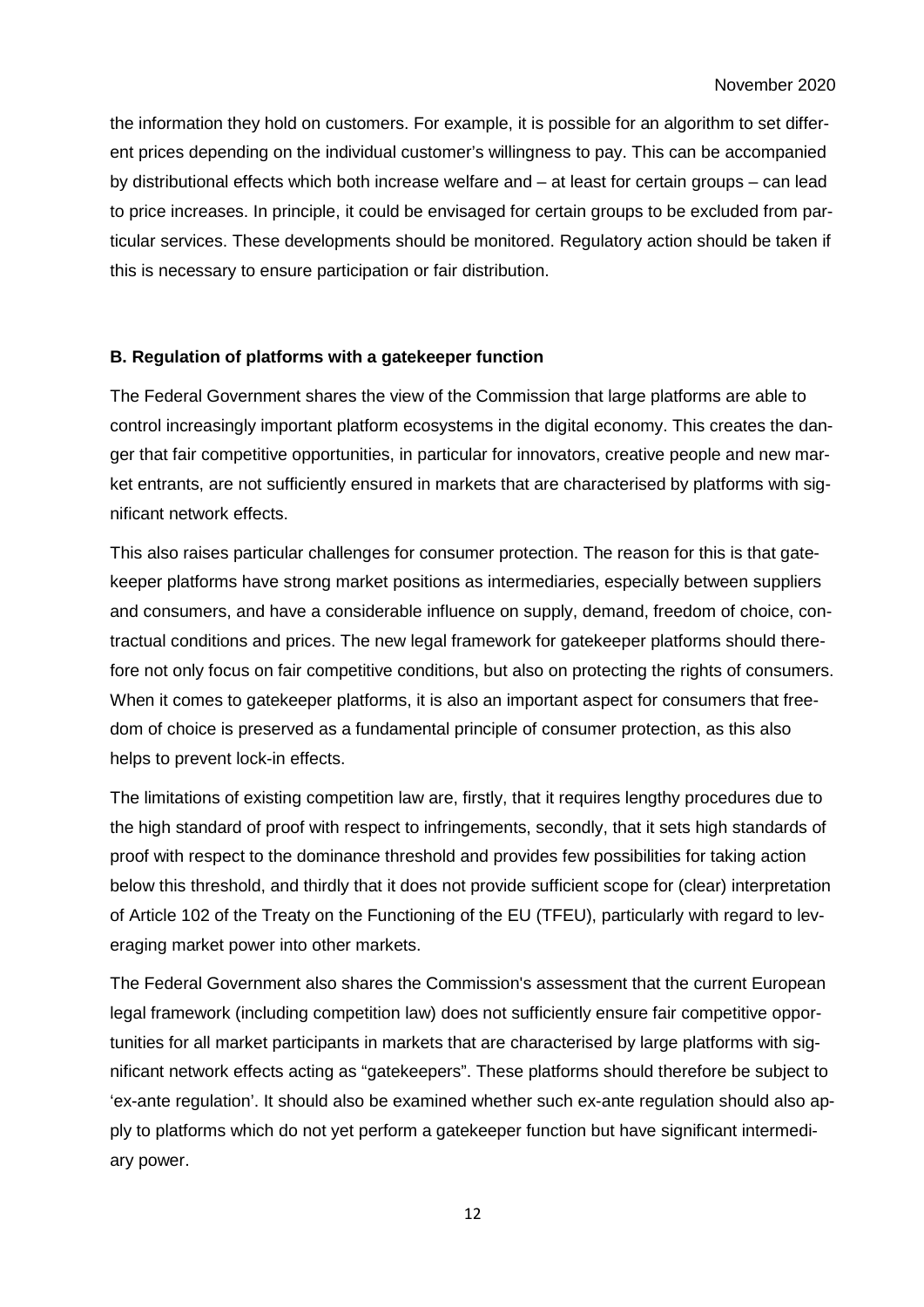In order to strengthen innovation, competition and access opportunities in the platform economy in particular, the Federal Government has long been of the opinion that enforcement instruments must also be strengthened vis-à-vis digital platforms with a strong market position.

With regard to the 'ex ante' instrument proposed by the Commission, the Federal Government favours a combination of options 3a and 3b, i.e. the introduction of codes of conduct and bans on certain practices ('blacklisted practices') for certain online platform companies (option 3a), as contained in the initial impact assessment, and the imposition of more far-reaching remedies by the competent authority in individual cases (option 3b). Both regulatory approaches under option 3 should avoid substantive interference with primary competition law by means of a clear definition of the scope of application. Dominant platforms should continue to be addressed by the competition authorities. Regulatory rules of conduct should apply to gatekeeper platforms and, where appropriate, to platforms with significant intermediary power, without requiring a comprehensive market analysis in each individual case.

With regard to the addressee status, the Federal Government supports an approach that ensures the purpose of the rules, i.e. protection against the exploitation of a gatekeeper function, combined with a sufficiently rapid identification of the factors determining the addressees.

Seeking to ensure clear responsibilities and to avoid inefficiencies with regard to competition law and the New Competition Tool (NCT) in particular, the Federal Government is in favour of the Commission being mainly responsible for enforcing the 'ex-ante instrument' at European level in pan-European cases. Options 3a and 3b, which provide for the possibility of analysis on a case-by-case basis, may lead to interferences primarily with Article 102 TFEU, which is to be complied with as primary law, with regard to determining addressee status, a potential balancing of interests and the development of remedies. For this reason, it also makes sense that in this matter of European scope such an instrument is placed with the Commission.

When it comes to the area of the protection of cultural identity and diversity, there are strong national interests at stake. The regulatory competence for cultural diversity, media and ensuring diversity is in principle the responsibility of the Member States (principle of subsidiarity) and must not be undermined by EU legislation. It is therefore necessary that the legislative acts of the DSA Package provide for sufficient powers of derogation or exemptions for certain sectors within the Member States. Against this background, any potential abusive practices must be identified at an early stage. Many potentially abusive practices of digital platforms are already known from practical experience, but they can take different forms depending on the context: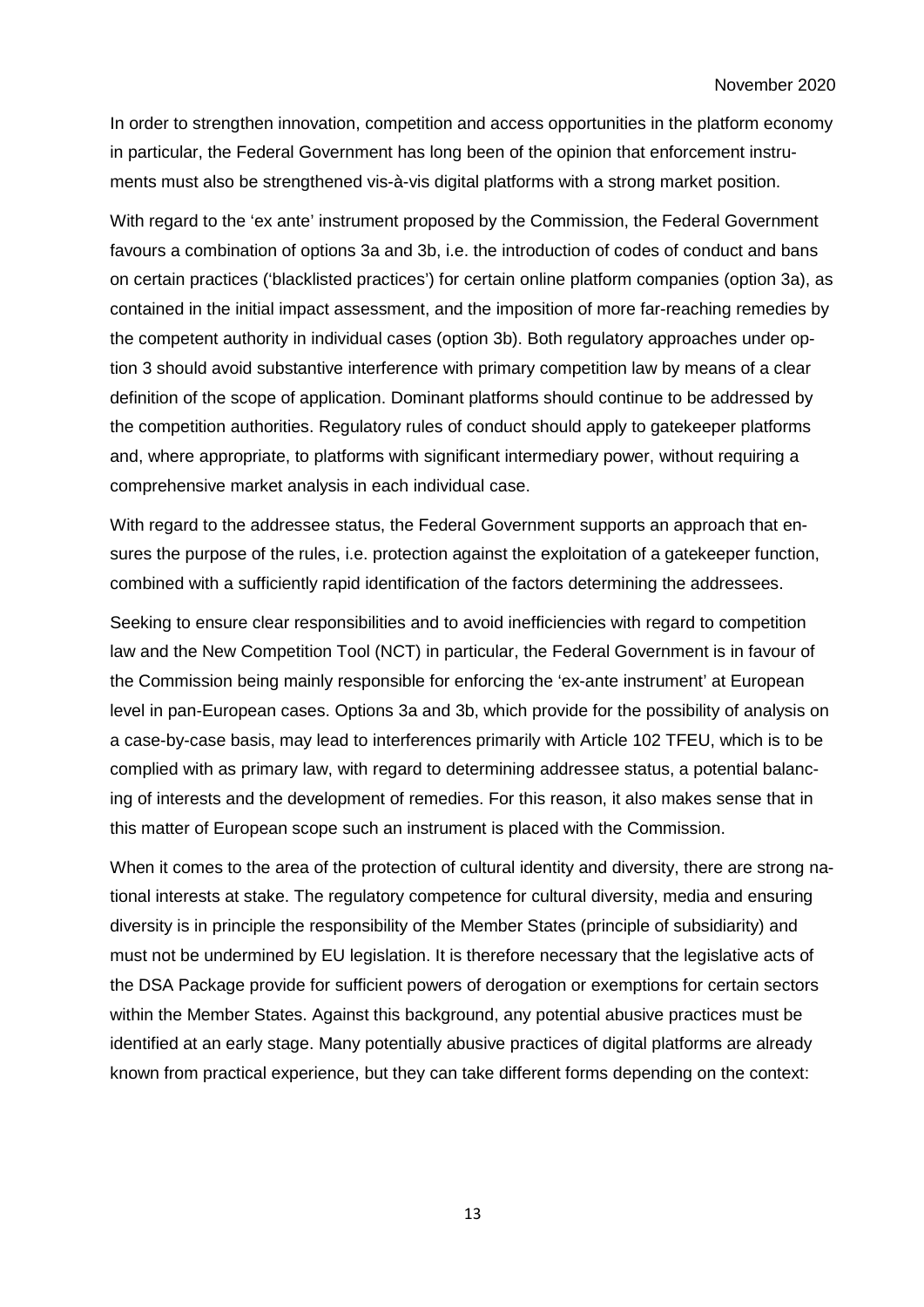- Self-preference in the case of vertically integrated platform operators: favouring of proprietary products and/or services, e.g. through discriminatory rankings or pre-installation/default settings in favour of proprietary offers.
- Preference for specific third-party suppliers, e.g. through discriminatory rankings or pre-installation/default settings in favour of third-party goods or services.
- Refusal of access to the digital platform (permanent or temporary) or to other essential functions.
- Unfair terms and conditions: imposition of exclusionary commercial terms and conditions which only allow access to the digital platform under certain conditions, for example by means of blocking certain functions or setting unreasonable performance targets. Imposition of terms and conditions which are unfair to commercial users and end users, for example for access to the digital platform, to data without personal reference or to other core functionalities.
- Restrictions on access to data which platform users cannot generate or collect themselves or which can only be generated or collected with disproportionate effort.
- Lack of transparency with regard to the strategic use of unclear or incomplete business conditions as well as the comprehensibility of the functioning of algorithms (e.g. ranking).
- Tying and bundling requirements for platform users.
- Communication restrictions imposed on commercial users to provide information about the platform to their own end users.
- Interoperability constraints, such as the refusal to allow the integration of alternative payment methods in certain applications without objective justification for the refusal (e.g. security or data protection concerns).

When developing future codes of conduct for relevant digital platforms, distinct and sometimes conflicting aspects need to be considered and reconciled. Rapid intervention at an early stage is crucial whilst ensuring legal certainty for all parties involved. It is further necessary to establish an appropriate level of regulation and to strike an appropriate balance between directly applicable obligations and conditions under which action is to be taken by competent authorities in individual cases.

## 1. Regulatory approach

In addition to globally operating platforms, (specialised) digital platforms can also create serious problems for certain customers, causing lasting damage to competition. For this reason, the future regulatory framework should also provide for the possibility of adopting individual remedies. It should however be taken into consideration that, in addition to the complementary rules of the NCT currently under discussion, existing competition law already allows for individual remedies to be taken in the event of abuse of a dominant position in individual cases.

## 2. Addressees

With regard to determination of the addressees, an approach should be adopted which combines the purpose of the rules, i.e. the protection against market power, with a sufficiently rapid identification of the factors determining the addressees. In the view of the Federal Government,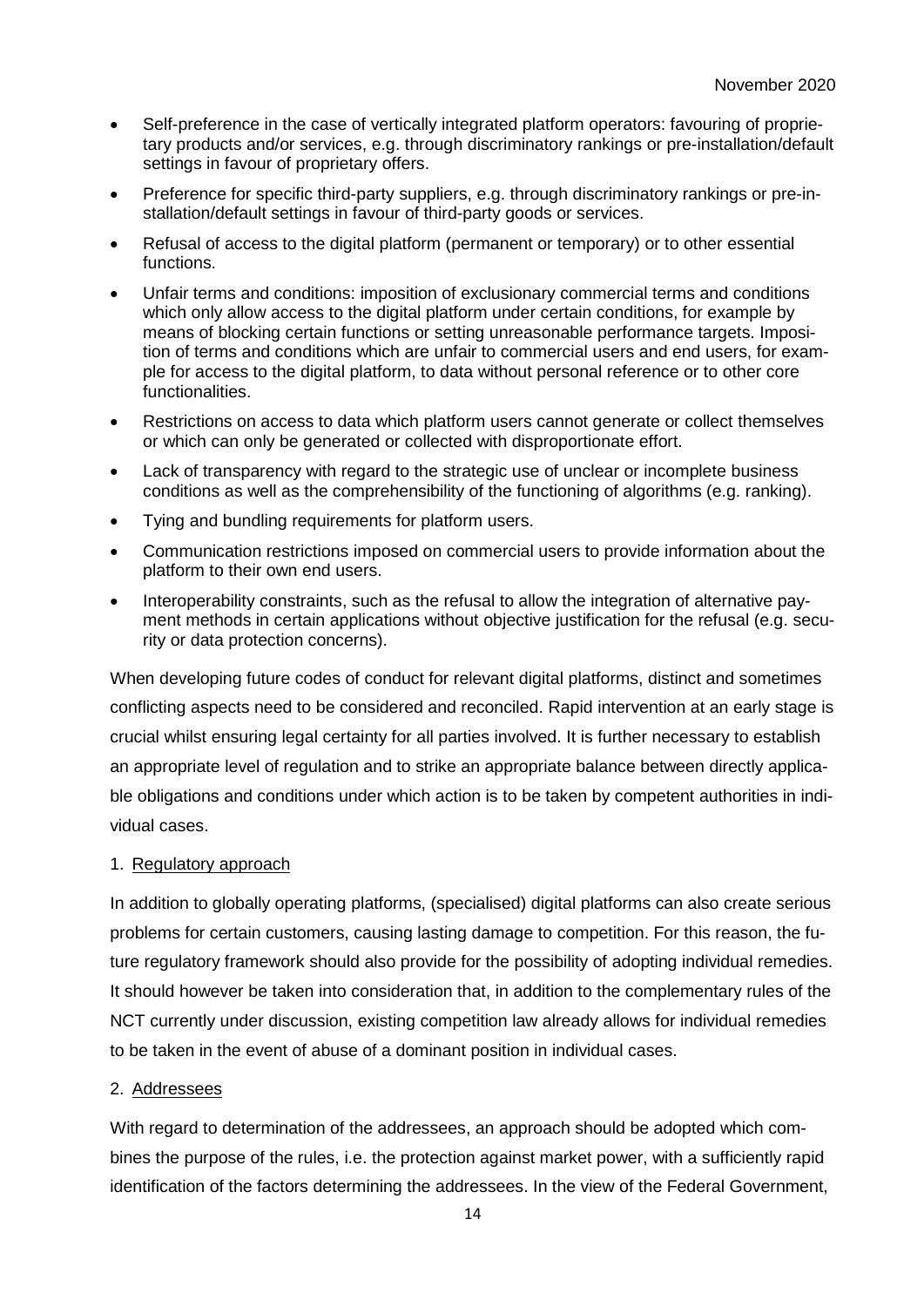the group of addressees should include major gatekeepers. It should also be examined whether platforms which do not yet perform a gatekeeper function but have significant intermediary power should also be subject to the regulation.

Companies can be qualified as platforms with a gatekeeper role based on factors such as high user numbers and turnover, significant data power through access to competitive information, limited switching possibilities, lack of multi-homing and the (de facto) obligation of users to accept the terms and conditions imposed in order to be able to reach other user groups. It is important that the group of addressees can be directly identified based on clearly defined absolute thresholds for certain business areas, especially for potential addressees of legislation ("a set of clear criteria"). In addition, it should be possible to identify a digital platform as an addressee of mandatory rules of conduct in individual cases. As regards digital platforms based outside the EU, the impact of their activities within the European internal market should serve as the point of reference. In addition, directly applicable, general rules of conduct should set objective and easily verifiable absolute thresholds above which a digital platform with a gatekeeper function can be assumed to be an addressee. The following structural and specific features (not exhaustive and not cumulative) could be taken into account in case-by-case analyses in order to identify platforms with significant intermediary power and, in particular cases, with a gatekeeper function:

- Strong direct and indirect network effects,
- Considerable availability of data from users and all providers as well as competition-relevant data from the specific business area,
- Significant economies of scale and scope,
- Significant barriers to starting and expanding business in technical and/or legal terms,
- Lock-in effects (high switching costs),
- Gatekeeper function vis-à-vis users and/or role as indispensable business partner for commercial users (including competitors and suppliers of complementary goods and/or services),
- Significant financial resources and/or easy or privileged access to capital markets, and
- Part of an ecosystem.

Provided that the absolute limits are not exceeded, for example in the case of specialised digital platforms, there should be the optional possibility to identify that a digital platform has a gatekeeper function or significant intermediary power in individual cases, for example by taking into account the features listed above. For this purpose, the competent authority should be able to officially determine, by way of notice, the addressee status of a digital platform for a certain period of time. It should be able do this either ex officio or on the basis of a complaint within its discretion by carrying out an examination on a case-by-case basis.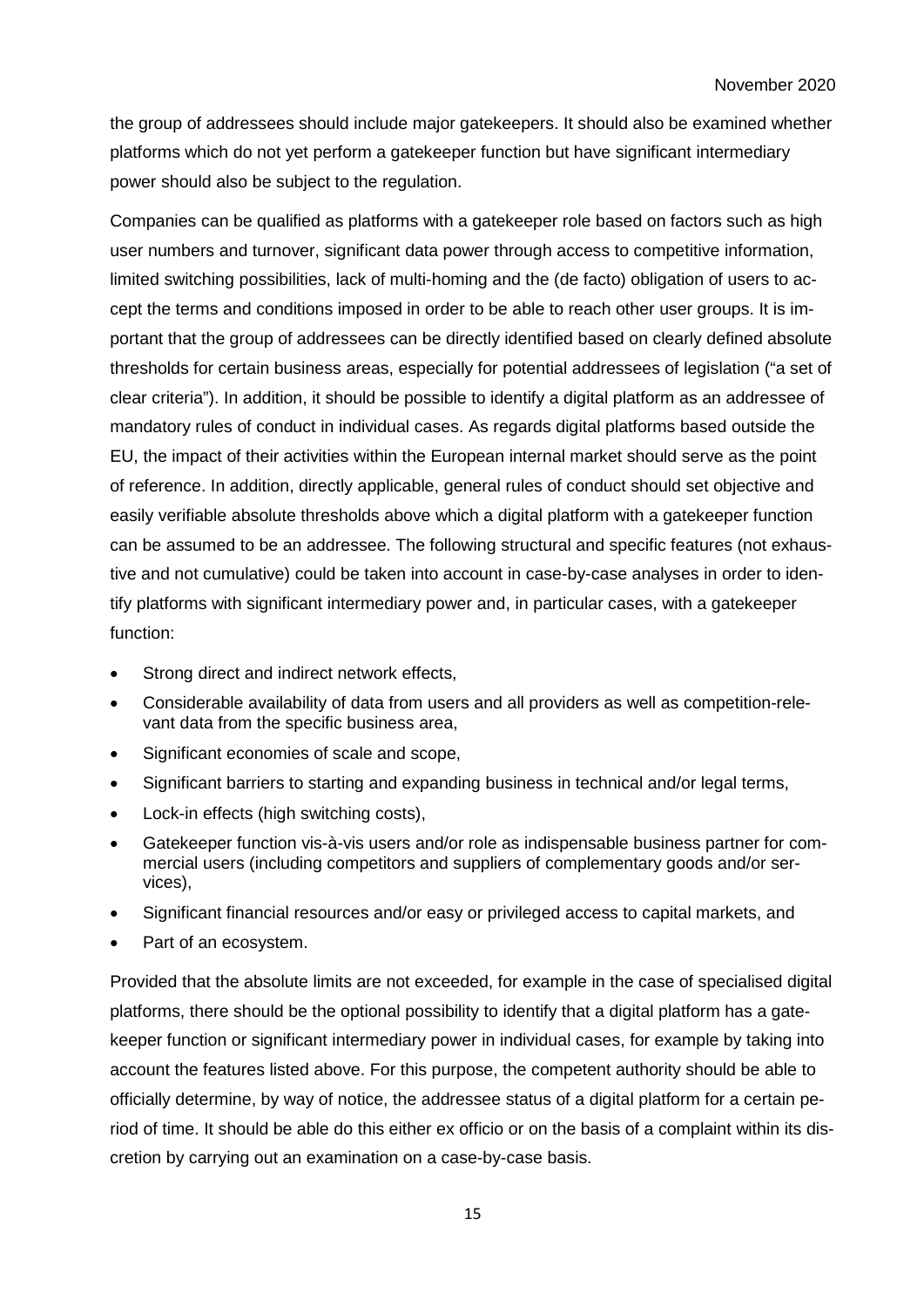If such criteria are to be used to determine market power, numerous aspects and complex issues need to be taken into consideration. In German law, for example, such factors arise from Sections 18(3) and (3a) of the *Gesetz gegen Wettbewerbsbeschränkungen* (Act against Restraints of Competition – GWB).

#### 3. Rules of conduct

For the above reasons, the Federal Government would prefer directly applicable general rules of conduct for the digital platforms covered, combined with the possibility of individual remedies being imposed by the competent authority. As a general rule of conduct, it should be established that the platform must behave in a neutral manner and must not favour itself. For example, general non-discrimination rules could be laid down in the rules of conduct and be covered by a prohibition. The introduction of a requirement for large platforms to be interoperable vis-àvis other smaller platforms could strengthen users' rights to data portability and counter lock-in effects. For example, transparency rules exceeding the requirements set forth in the P2B Regulation could be defined as mandatory. If a digital platform infringes these directly applicable rules of conduct, the competent authority should be able to impose sanctions and enforcement measures ex officio or following a complaint by exercising its discretion.

## 4. Additional comments on option 1 (extension of the P2B Regulation)

In view of the overriding practical importance of the model of online platforms and their considerable relevance for the everyday life of consumers, a comprehensive P2C Regulation should be considered that could be designed similar to the P2B Regulation, which applies to companies. Such a regulation could be used to establish high consumer protection standards and to consolidate and strengthen the rudimentary rules hitherto contained in other directives on consumer contract law, and to specifically design them for platforms. In addition, certain business practices towards consumers should be prohibited and fair and appropriate ranking and evaluation systems should be considered in the context of obligations for platforms. Similarly, each digital service should be required to designate a representative in the EU as a contact point for users. This strengthens the confidence of EU users in European providers and creates a level playing field for all providers in the EU, thereby benefitting the EU platforms themselves.

# 5. Remedies

In addition, the competent authority should be empowered, ex officio or on the basis of a complaint within its discretion, to impose individual and proportionate remedies exceeding these general rules of conduct on the basis of a case-by-case analysis, in order to address specific difficulties relating to specific digital platforms. In this context, some of the transparency obligations under the P2B Regulation could also be further developed to prohibit specific conduct (e.g.